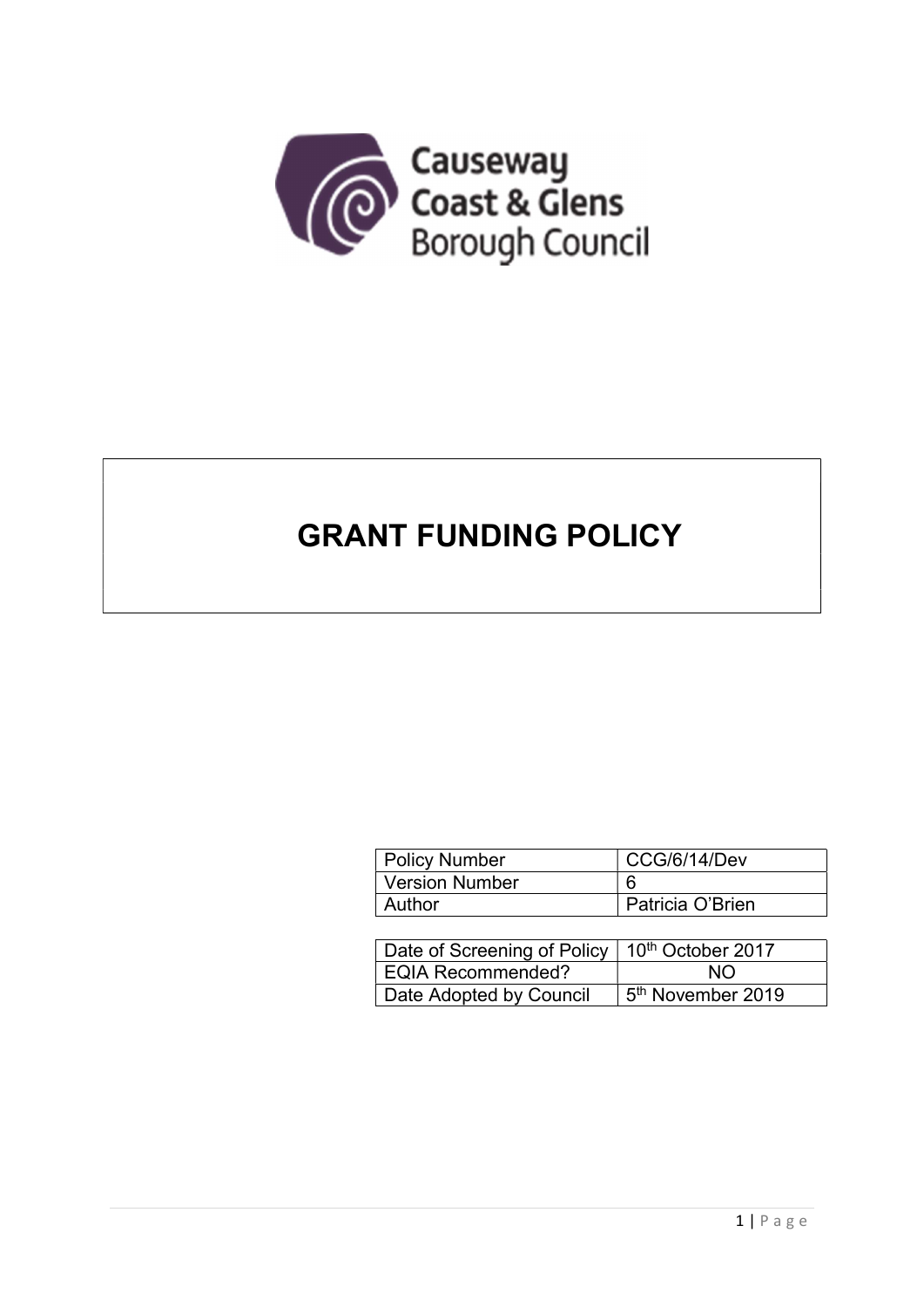# INDEX

# GRANT FUNDING POLICY

|  | Page No |
|--|---------|
|--|---------|

| $\mathbf 1$ .  |                                           | Introduction                                                                                                                                          | 3                                                |  |
|----------------|-------------------------------------------|-------------------------------------------------------------------------------------------------------------------------------------------------------|--------------------------------------------------|--|
| 2.             |                                           | <b>Policy Statement</b>                                                                                                                               | 3                                                |  |
| 3.             |                                           | <b>Definitions</b>                                                                                                                                    | 5                                                |  |
| 4.             |                                           | <b>Accountability and Responsibilities</b>                                                                                                            | 5                                                |  |
| 5.             |                                           | <b>Implementation Procedures</b>                                                                                                                      | 6                                                |  |
|                | 5.1<br>5.2<br>5.3<br>5.4<br>5.5           | <b>Underpinning Principles</b><br><b>Aims and Objectives</b><br><b>Availability of Funding</b><br>Eligibility<br>Breach of Contract / letter of Offer | 6<br>$\overline{7}$<br>$\overline{7}$<br>9<br>10 |  |
| 6.             |                                           | <b>Review of the Policy</b>                                                                                                                           | 11                                               |  |
| 7 <sub>1</sub> |                                           | <b>Related Policies and Procedures</b>                                                                                                                | 11                                               |  |
| 8.             |                                           | Section 75 Equality and Good Relations                                                                                                                | 11                                               |  |
| 9.             |                                           | <b>Contact Details</b>                                                                                                                                | 11                                               |  |
| Appendices:    |                                           |                                                                                                                                                       |                                                  |  |
| I              | <b>The Process</b>                        |                                                                                                                                                       | 12                                               |  |
| $\mathbf{  }$  | <b>Grant Categories</b>                   |                                                                                                                                                       | 13                                               |  |
| $\mathbf{III}$ | <b>Potential Funding Programmes</b><br>13 |                                                                                                                                                       |                                                  |  |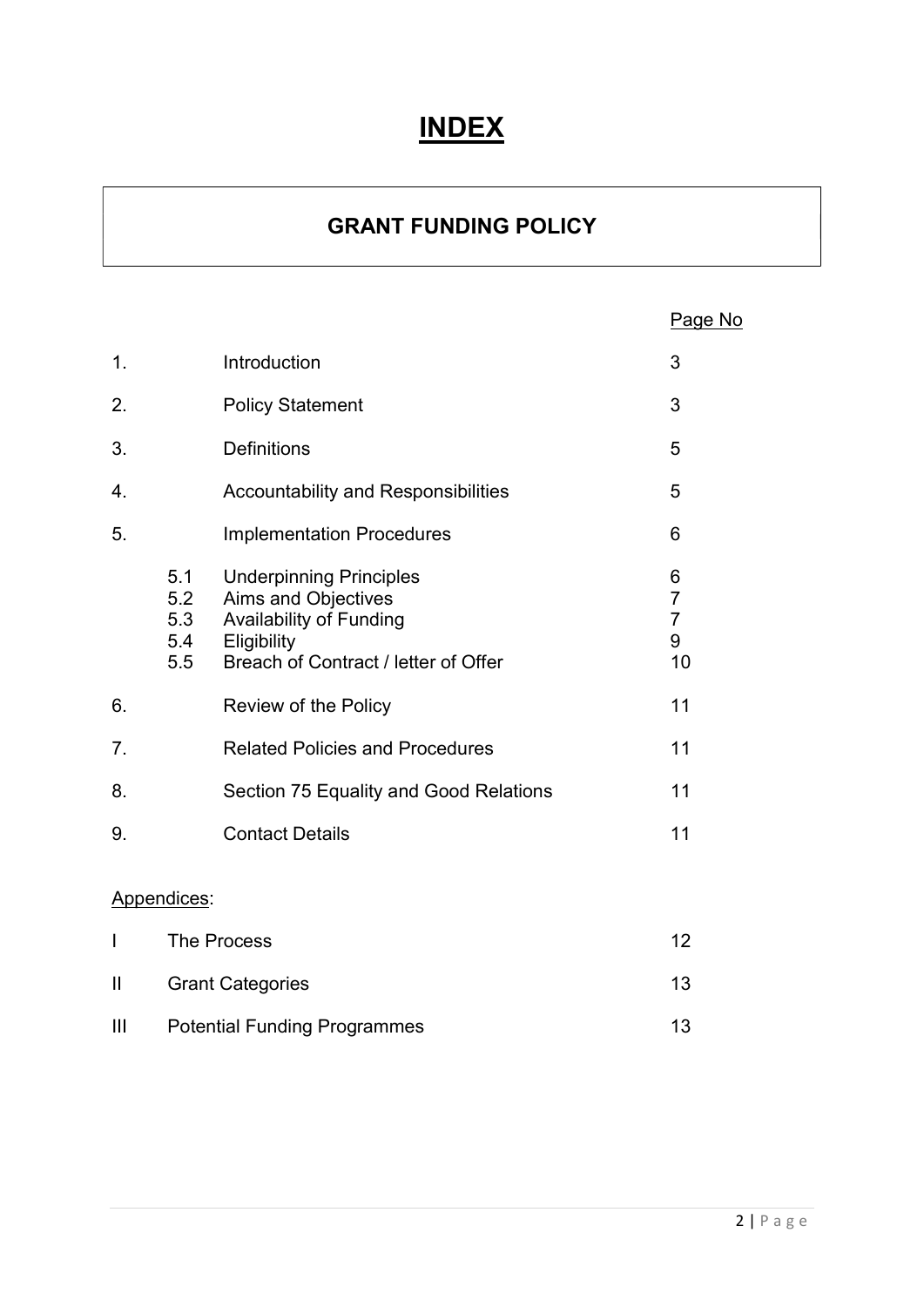# 1. INTRODUCTION

The Grant Funding Policy is built on a set of agreed principles and an understanding that:

- Grant funding awards are at the sole discretion of Council but will be dependent on the Council's available and agreed level of funding which is determined in the annual budget.
- Activities grant funded must be fully consistent with the strategic aims and priorities of the strategies to be addressed.
- Due regard will be given to equality considerations in accordance with Section 75 and any other statutory duty.
- All funding applications will be determined on their objective merits. No organisation is entitled to funding because it may have been granted funding in the past or for any other reason.
- A consistent, customer focused process is required in relation to grant applications with relevant assessment and evaluation procedures with appropriate appeal,monitoring and clawback systems in place.
- Council must ensure proper, prudent and effective use of Public Money.
- Contracted services must be tendered in adherence to the Council's Procurement Process.
- Eligibility for funding is enabled through the grant programmes with specified criteria. This allows Council to focus on supporting organisations to achieve their best and to meet clearly identified needs, which must all be bound by Council's strategic priorities.

#### 2. POLICY STATEMENT

Council is committed to distributing available grants fairly, efficiently and effectively. The purpose of this policy is to outline the Council's agreed approach to Grant Funding in relation to resourcing external bodies to assist in the delivery of Council's strategic objectives and priorities.

This policy is written for Councillors and the Council's officers and any who enquire about our policy and procedures. It applies to all dealings, whether formal or informal, between potential applicants and officers.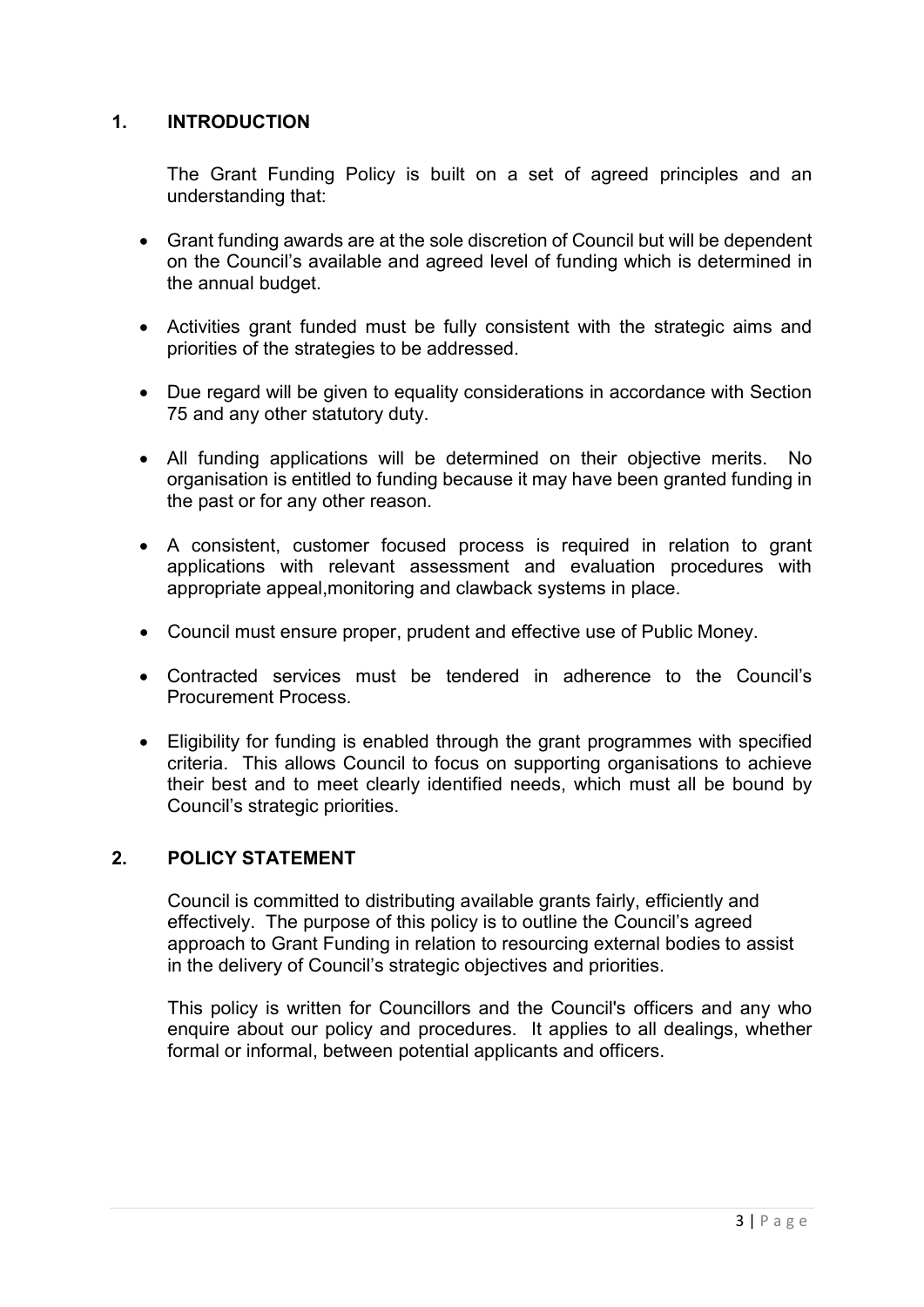Signed: \_\_\_\_\_\_\_\_\_\_\_\_\_\_\_\_\_\_\_\_\_\_\_\_\_\_\_\_\_\_ Date: \_\_\_\_\_\_\_\_\_\_\_

 Mayor Causeway Coast and Glens Council

Signed: \_\_\_\_\_\_\_\_\_\_\_\_\_\_\_\_\_\_\_\_\_\_\_\_\_\_\_\_\_\_\_ Date: \_\_\_\_\_\_\_\_\_\_\_

**Chief Executive** Causeway Coast and Glens Council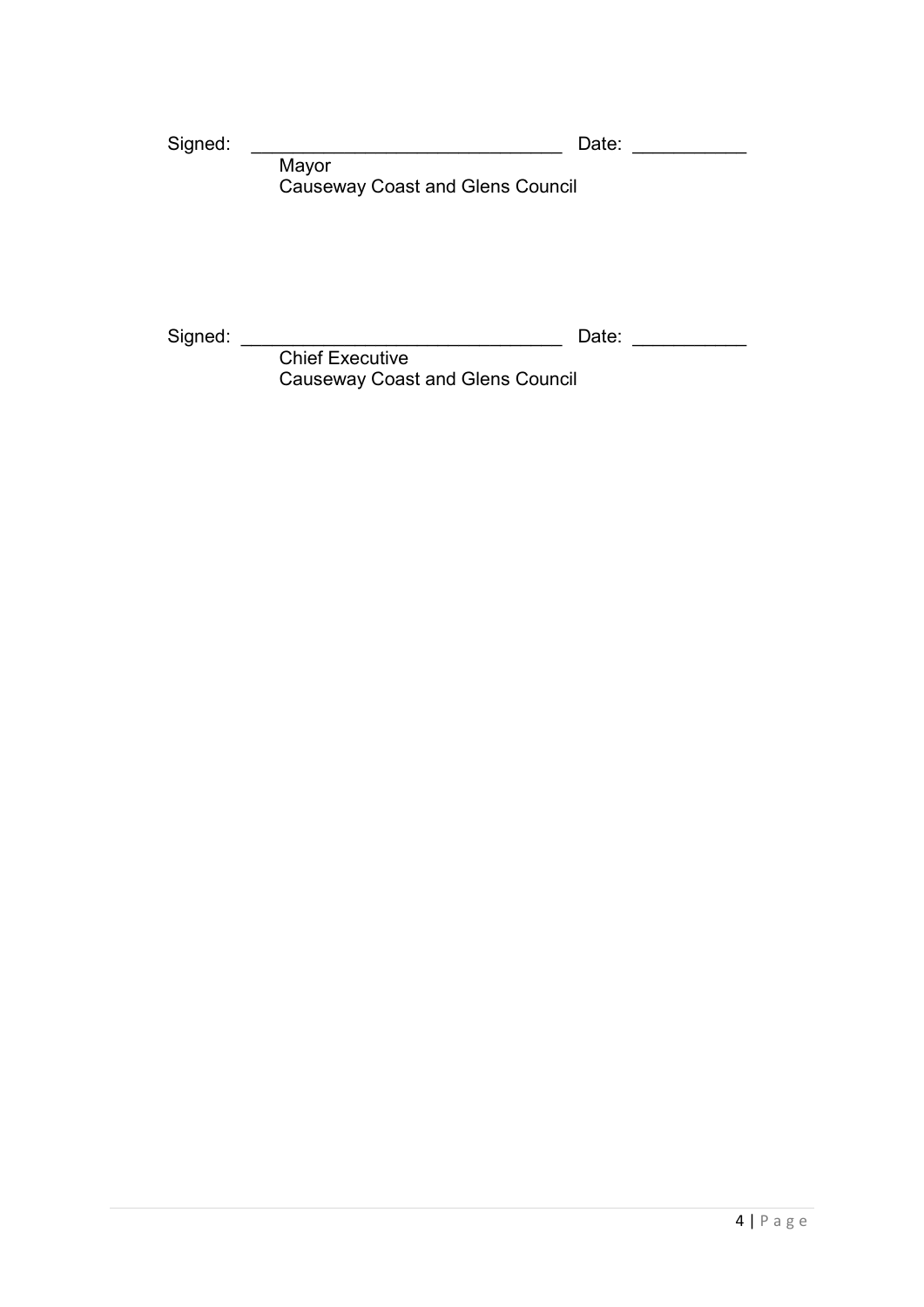# 3. DEFINITIONS

Three terms for funding are defined in this policy:

- Donation. Something that is given to a charity or deserving cause, without return consideration. This lack of return consideration means that, in common law, an agreement to make a donation is an "imperfect contract void for want of consideration.
- Grant. A grant is a financial transfer used to fund an activity that is in broad alignment with the funder's objectives. Grant-in-aid is a payment to finance the costs of a body operating at arm's length.
- Contract for Services. Where a level of service is defined and commissioned by the funding body outside the grants regime, this forms a conventional trading relationship established through procurement. Procurement is defined as being the acquisition of goods and services from third party suppliers under legally binding contractual terms where all the conditions necessary to form a legally binding contract have been met. Such acquisitions are for the direct benefit of the contracting authority, necessary for the delivery of the services it provides or for the running of its own business.

This policy is relevant to the definition of grant funding.

# 4. ACCOUNTABILITY AND RESPONSIBILITIES

This section outlines the role of elected members, officers and others as appropriate, in relation to the Policy:

The Mayor and Elected Council Members are responsible for:

• Accountability to the electorate to ensure proper, prudent and effective use of Public Money and Ensure Equality and the promotion of Good Relations are considered in all applications in line with section 75 of the Northern Ireland Act 1998.

The Chief Executive is responsible for:

 Accountability to the Council to ensure that activities that are grant funded are fully consistent with the strategic aims and priorities of the Causeway Coast & Glens Community Plan and the Council's Corporate Plan.

The Directors are responsible for:

 Being accountable to the Chief Executive for the application of a consistent, customer focused process with relevant assessment and evaluation procedures with appropriate appeal and monitoring systems in place.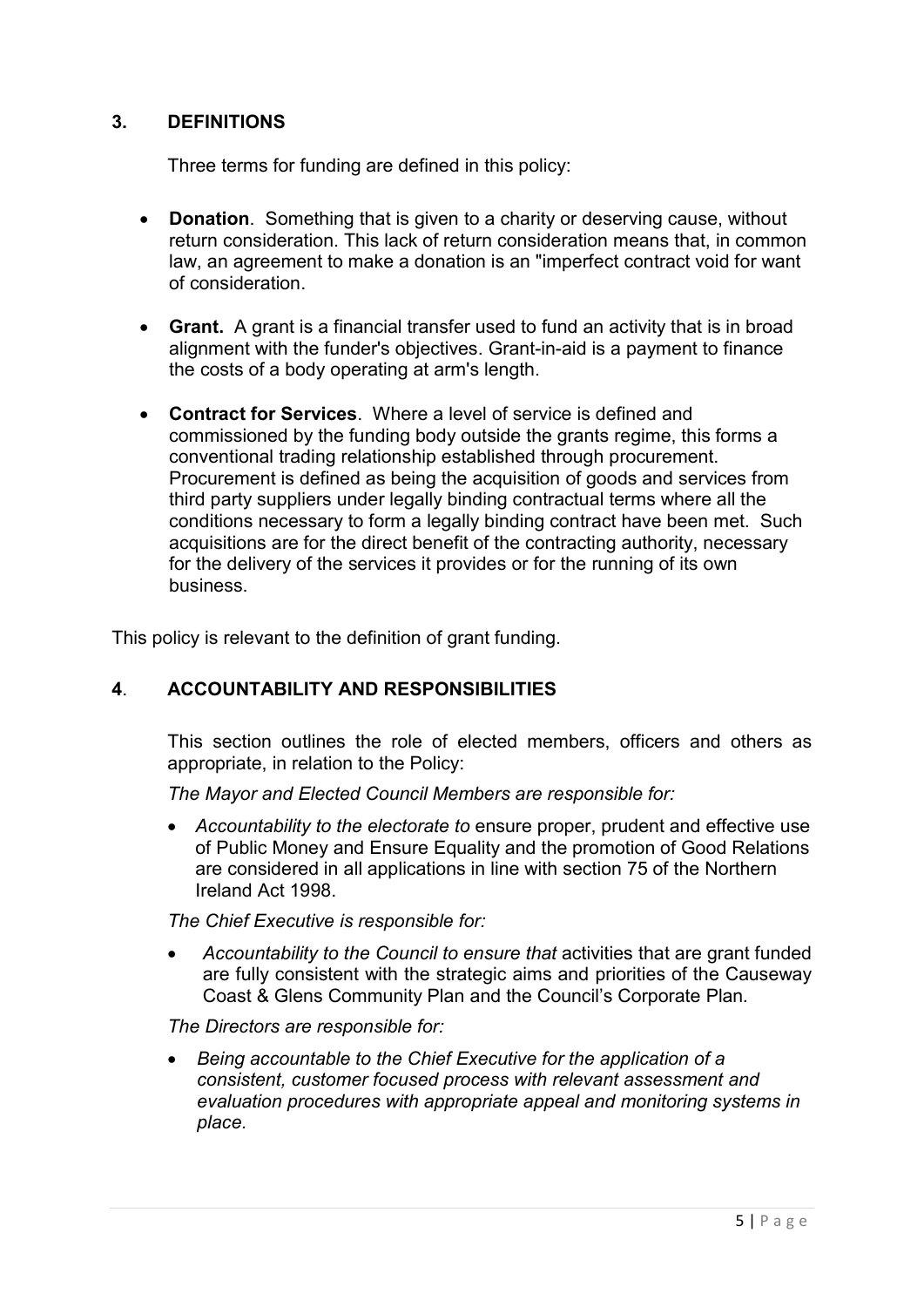# 5. IMPLEMENTATION PROCEDURES

# 5.1 Underpinning Principles

Regardless of the means by which grant funding is awarded to a third party or arm's length organisation, the following principles, aims and objectives will apply. The policy acknowledges the need for a transparent and fair means of dispersing grant funding, while maintaining due diligence in the management of public monies.

The underpinning principles that have been identified are:

#### a. The Basic Funding Requirement is Based on established need

The overarching principle is that of meeting local needs which have been identified and prioritised by Council or by others but acknowledged by Council. Any activity that cannot be shown to meet the following basic requirements should not be provided with funding:

- Have a clearly identified need, shaped around the needs of the ratepayer.
- Can deliver outcomes which meet this need.
- Deliver cost effective and quality service provision, fitting with the purpose and remit of that funding.
- Be delivered by a credible organisation with the capacity to deliver the project as stated.
- Reflect the statutory remit of Causeway Coast & Glens Borough Council, aligning with the Community Plan and the Council's Corporate Plan and relevant service plans of Council.

#### b. Accessibility

Information on all funding programmes will be available through the Council's website; and through other forms of media as required.

- Advice on completing the application forms will be available.
- Paper and electronic forms will be made available.
- Where required, Council will make information and application forms available in other formats in line with Equality legislation.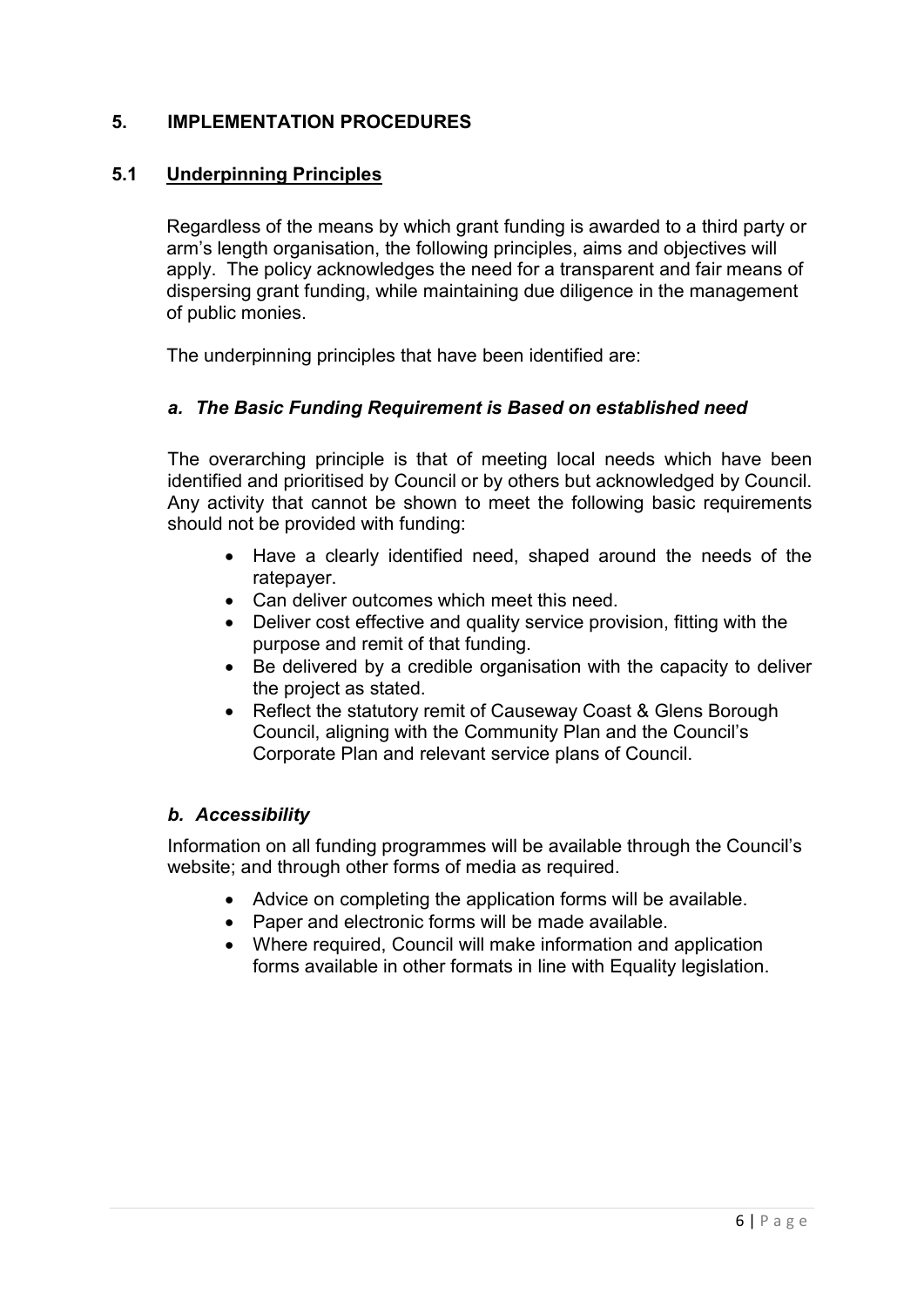# c. Clarity

 We will endeavour to keep the process straightforward, transparent and understandable.

# d. Transparency, Equality and Accountability

- All decisions will adhere to this policy and criteria within programmes.
- In terms of decision-making and process, Council must be able to justify any decisions, which have been taken by Members, and any rationale for decisions taken must be used as a basis for clearly showing why organisations are funded at a particular level.
- The funding policy will make it possible for the Council to be transparent about the funding decisions taken and the process used to reach those decisions.
- A right of appeal is available to all applicants should an application be rejected.

# 5.2 Aims & Objectives

The overall aim of the funding process is:

'To have a consistent, customer focused process with relevant assessment and evaluation procedures with appropriate appeal and monitoring systems in place.'

The objectives of this policy are to ensure that all funding and grants allocated will:

- Further the objectives as outlined within the Community Plan and Council's Corporate Plan.
- Target resources to meet identified needs.
- Maximise leverage (for example in kind contributions or match funding).
- Maximise sustainability (economic, environmental and social).
- Achieve greater accountability and openness.
- Ensure Equality and the promotion of Good Relations are considered in all applications in line with section 75 of the Northern Ireland Act 1998.
- Provide guidance to officers, members and voluntary and community organisations on policy for funding and support of local groups.

Applications received will be measured against these criteria and any specific criteria relating to individual grant streams. Weighting and scoring systems will be developed to ensure that all applications are treated consistently and fairly.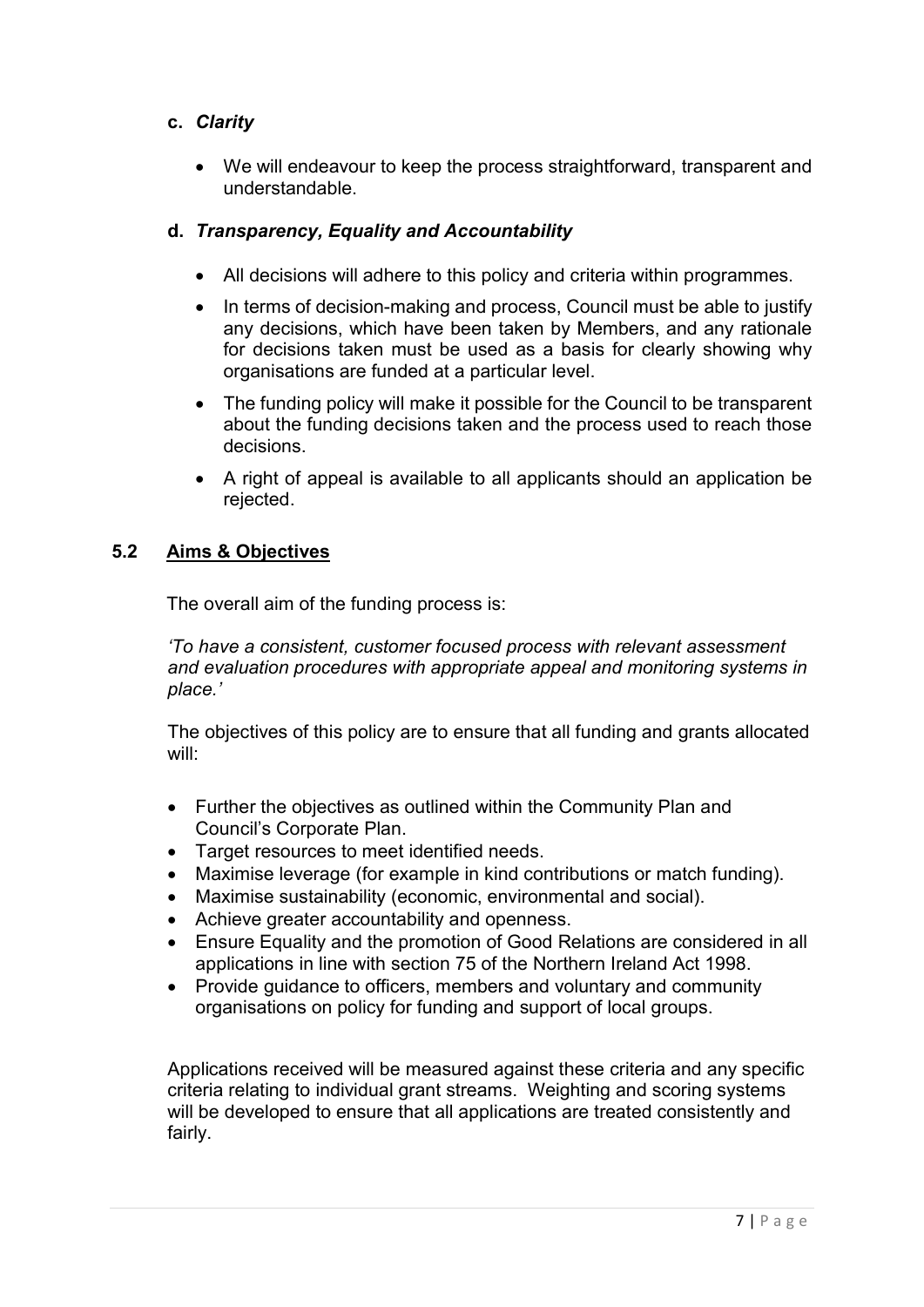# 5.3 Availability of Funding

This policy only relates to funding that adheres to the following definition:

Grants - In line with the general note under Section 2, grants may be awarded through a variety of sources from within the Council.

#### This policy does not address the eligibility and process for:

Donations - Contributions to general appeals, charities and other one-off requests should be directed to the Mayor's Fund. These will be awarded at the discretion of the Mayor guided by specific terms and conditions.

Contract for Services - Allocations made for the provision of services undertaken on behalf of Council will be made after appropriate procurement. For all such instances, members and officers should refer to the Procurement Policy.

### General Funding Sources:

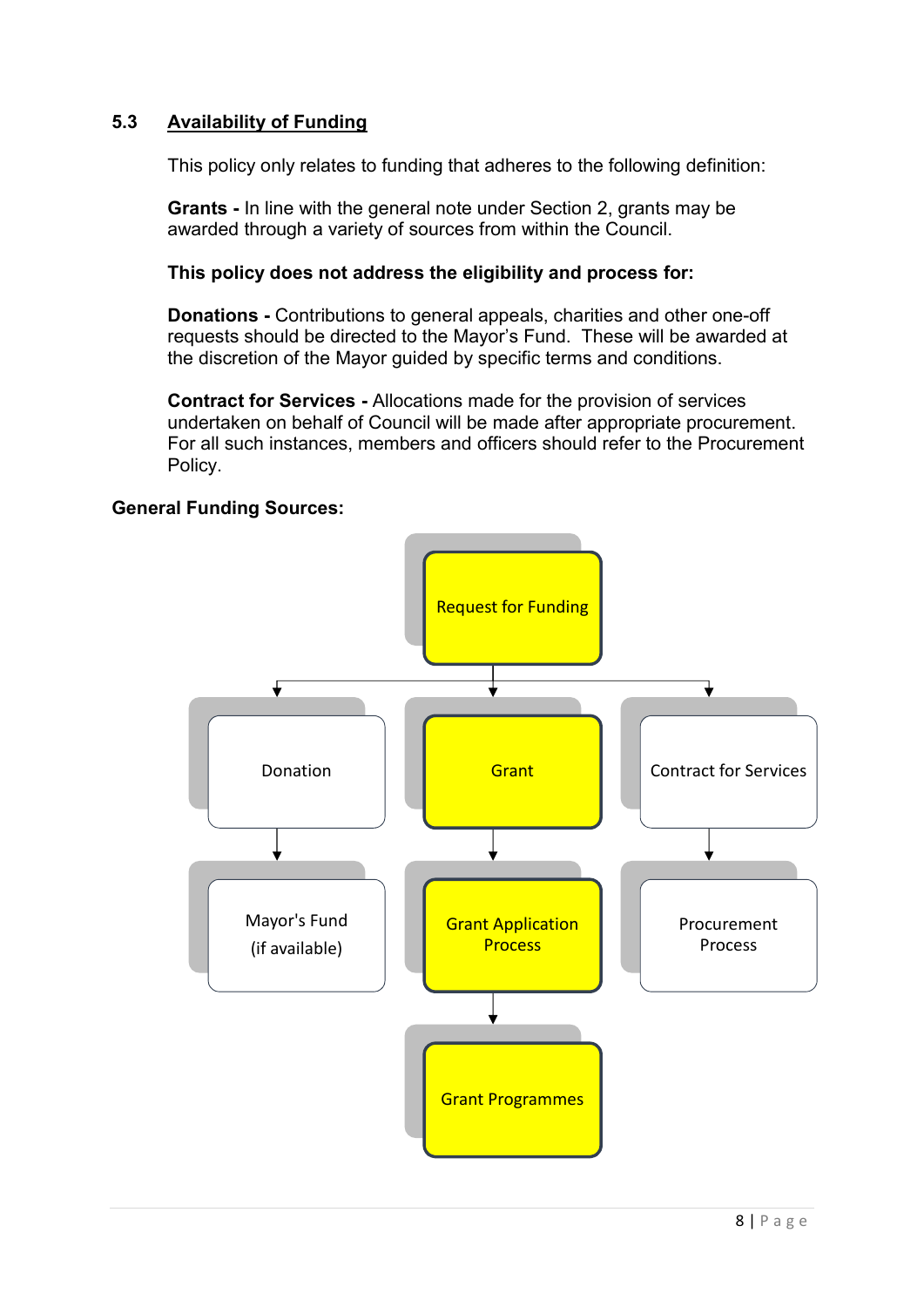Following the completion of the annual budget setting process, various calls will be made each year seeking applications for grant funding. This will be done by way of the Council's website. Other methods / formats may be used as required.

Details of how to apply, the level of grant aid available and the assessment criteria used will be reviewed annually (or as may be required) and information will be provided on the Council's website, in the guidance notes or by contacting the relevant Council Officer.

The amounts available for grant funding will be determined by the annual rates setting process.

#### 5.4 Eligibility

#### There will also be specific eligibility criteria applying to individual funding programmes and the list below only includes those elements which are common to all.

#### Eligible costs

- A proportion of core running costs (part payment of salaries, heat and light, insurance, rent or premises costs, office costs, etc.).
- Programme or activity costs which are directly relevant to the application.
- Travel and transport costs.
- Hire or purchase of equipment for meeting project needs
- Venue hire (excluding hire of groups own premises)
- Technical assistance.
- Training or facilitation costs.
- Festivals and events.
- Capital costs.
- Best practice visits.
- Publicity, marketing.
- Catering (a limit may be placed on the level of funding allowed towards hospitality and catering/ refreshments)

#### **Exclusions**

Some exclusions will initially apply, unless specifically allowed for within specific funding sources:

- Individuals, unless within a bursary framework.
- Businesses and for-profit organisations where funding would contravene local government, State Aid rules or other legislation. (Councils Enterprise Fund will grant-aid local businesses but state aid rules will apply).
- Projects or activities which are delivered outside of the Council area and DO NOT meet the needs within the area.
- Activities which are discriminatory, political, or are classed as proselytizing in nature.
- General appeals.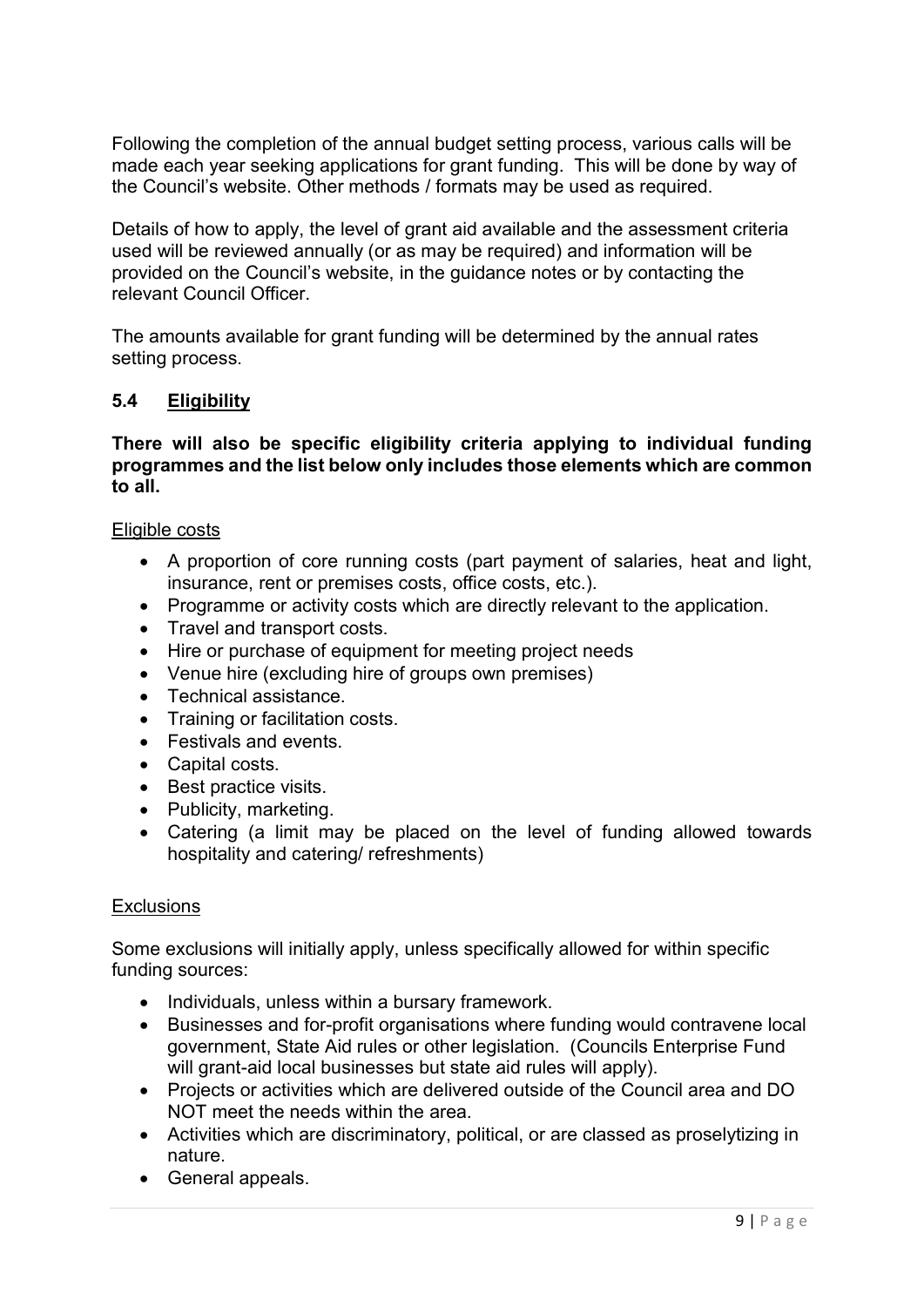- Those organisations who have substantial, demonstrable, unrestricted reserves.
- Costs that can be claimed back from elsewhere e.g. VAT.
- Costs that are not auditable e.g. cash payments unsupported by an approved petty cash system.
- Costs towards banking charges and / or repayment of debt.
- Payments made to individual members of the applicant group or organisation who have a pecuniary interest.
- Retrospective costs e.g. activities completed or costs incurred before the agreement of funding.
- Programmes or activities which are considered the core activity of national or regional government, Government Departments or arms-length body, such as health or education.
- Gifts and prizes.
- Alcohol

# 5.5 Breach of Contract / Letter of Offer

If the Grant Purpose ceases to be carried on at any time during the Grant Period in consequence of any act, omission or default on the part of Project Promoter, including any breach of or non-compliance with the terms and conditions of grant-aid the Project Promoter shall, on demand made by Causeway Coast and Glens Borough Council repay to Causeway Coast and Glens Borough Council all of or a proportion of the Grant aid.

The Project Promoter will be in breach of contract if:

- They provide any significantly misleading or inaccurate information, whether deliberate or accidental, during the application process, or during the period of the Grant Agreement
- Members of the organisation, volunteers or staff act at any time during the project dishonestly or negligently or in any way, directly or indirectly, to the detriment of the project or to the detriment of your reputation.
- The organisation receives duplicate funding from any other source for the same or any part of the project.
- The organisation does not take positive steps to ensure equal opportunities in its employment practices and the delivery of and access to its services.
- The organisations does something that makes the facilities less inviting to all sections of the community
- There is significant change of purpose, ownership or recipient, either during the project or within a reasonable period after its completion

Any such breaches that cannot be rectified, will result in part or all of the grant being repaid to Causeway Coast and Glens Borough Council.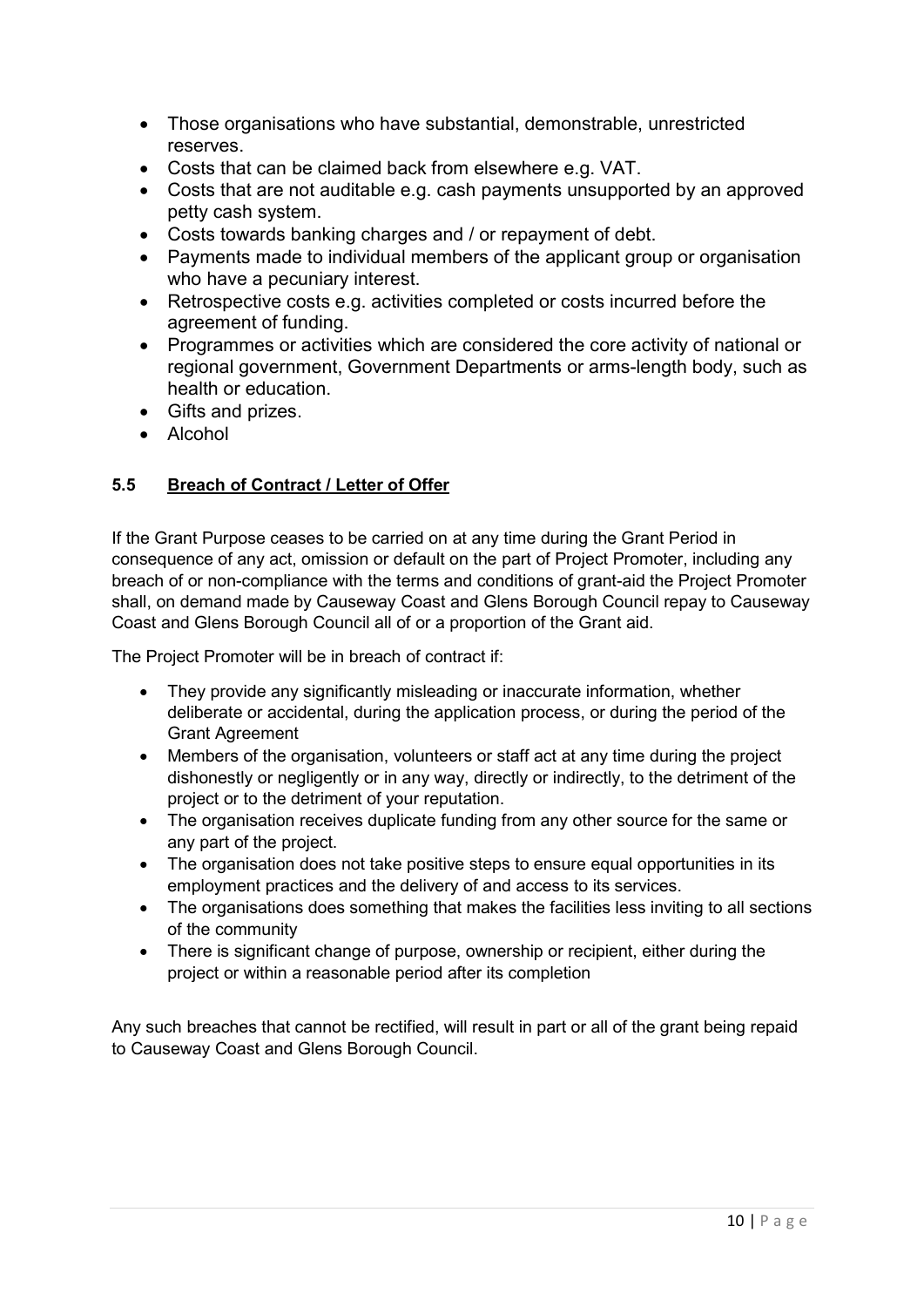# 6. REVIEW OF THE POLICY

This policy will be reviewed every 12 months.

#### 7. RELATED POLICIES AND PROCEDURES

This policy should be read in conjunction with any material relevant to the call for applications by individual grant streams.

#### 8. SECTION 75 EQUALITY AND GOOD RELATIONS

Causeway Coast and Glens Council is fully committed to meeting its obligations in relation to Equality and Good Relations under Section 75 of the Northern Ireland Act. In this regard this policy will be screened using Section 75 guidelines and will be subject to an Equality Impact Assessment if found necessary as a result of the screening process.

#### 9. CONTACT DETAILS

Any issues or queries relating to this policy should be addressed to:

Patricia O'Brien

Funding Unit Manager

Causeway Coast and Glens Borough Council

66 Portstewart Road

Coleraine

BT52 1EY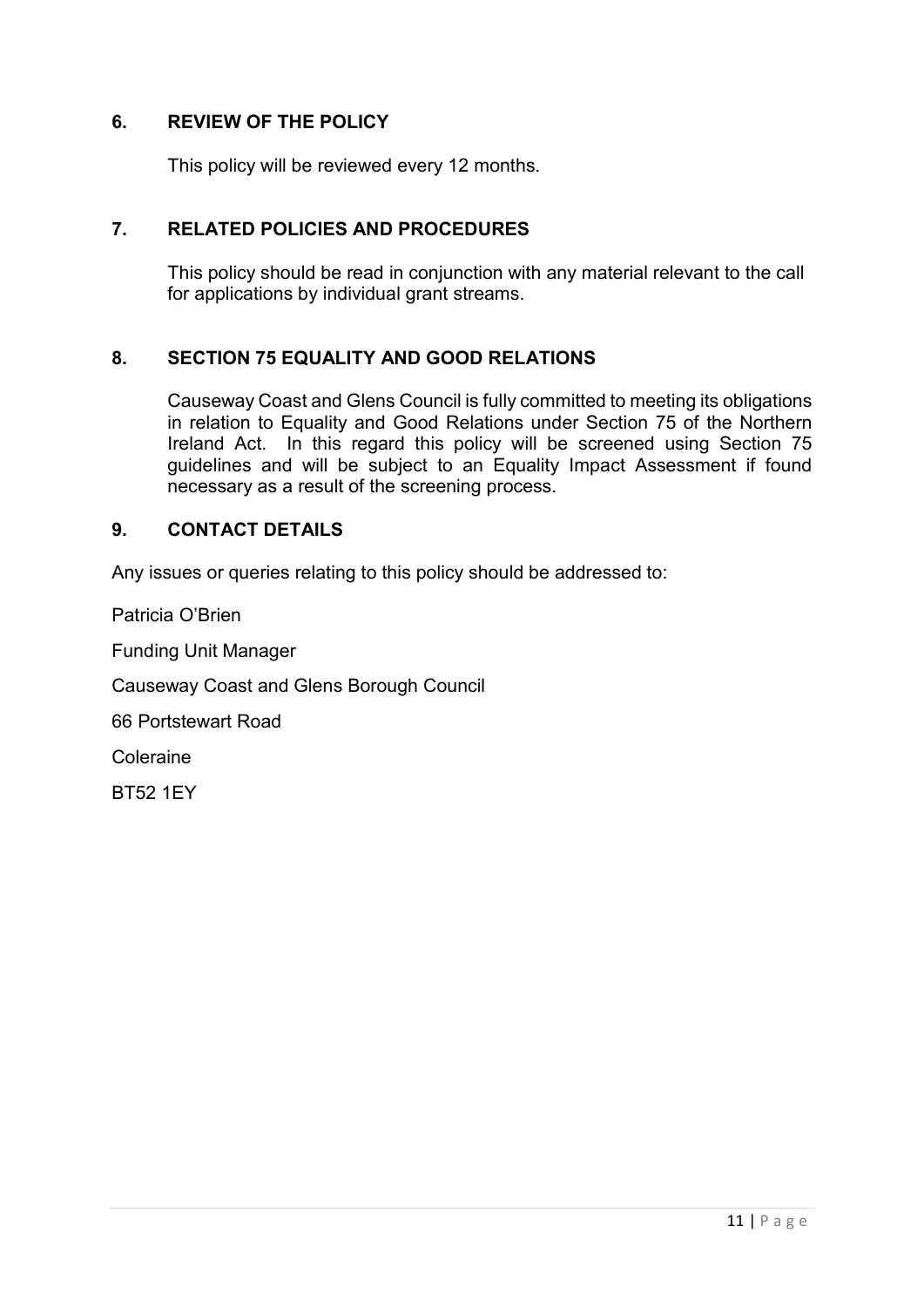# APPENDIX I

# The Process

While the criteria, target audience and purpose for each funding source will differ, all grants will be awarded after the following broad process has been undertaken:

| <b>Step</b>    | <b>Actions</b>               | <b>Remarks</b>                                                                                                                 |
|----------------|------------------------------|--------------------------------------------------------------------------------------------------------------------------------|
| 1              | Call for                     | Through media that may include; Council website, local media,                                                                  |
|                | applications                 | email call, public advertising, community engagement or other                                                                  |
|                |                              | methods.                                                                                                                       |
| 2              | Closing time<br>and date for | This must be adhered to at all times - there are no exceptions for                                                             |
|                |                              | applications received after the closing time.                                                                                  |
| 3              | applications<br>Eligibility  | Will be undertaken by staff in the Central Funding Unit                                                                        |
|                | <b>Checks</b>                |                                                                                                                                |
| 4              | Assessment                   | The application will be assessed by a selection panel consisting of                                                            |
|                | and initial                  | relevant Council officers. The panel will make recommendations as                                                              |
|                | award                        | to whether or not the application is successful and level of funding<br>which may be awarded.                                  |
|                |                              | The outcomes of the assessment process will be presented to the                                                                |
|                |                              | relevant Council committee for consideration and recommendation                                                                |
|                |                              | to full Council for approval.                                                                                                  |
| 5              | <b>Final award</b>           | Agreed by full council meeting.                                                                                                |
| 6              | Notification                 | Ineligible applications will be notified immediately.                                                                          |
|                | of results                   | All applicants which have been scored as either successful or                                                                  |
|                |                              | unsuccessful should be notified of funding decisions at the same                                                               |
|                |                              | time.                                                                                                                          |
| $\overline{7}$ | Appeal /<br><b>Review</b>    | The purpose of the Review Procedure is to ensure that the                                                                      |
|                | procedure                    | decisions taken and procedures followed are applied fairly and<br>consistently. The Review will provide an independent process |
|                |                              | through which an applicant will have the opportunity to                                                                        |
|                |                              | demonstrate that either:                                                                                                       |
|                |                              | The outcome was unreasonable or                                                                                                |
|                |                              | That the proper procedures were not followed.<br>$\bullet$                                                                     |
|                |                              | Appeals on any other ground will not be considered.                                                                            |
|                |                              |                                                                                                                                |
| 8              | Letter of offer              | Council may attach conditions to it's letters of offer to ensure                                                               |
|                | issue and                    | protection of public funds and that objectives are met.                                                                        |
| 9              | conditions<br>Financial      | In order to move to a risk-based verification process, Council will                                                            |
|                | Verification &               | assess the internal financial controls & procedures within an                                                                  |
|                | Payments                     | organisation to determine the level of financial competence of an                                                              |
|                |                              | organisation.                                                                                                                  |
| 10             | Claims,                      | Claims, Monitoring and Evaluation is on an outcome based                                                                       |
|                | monitoring                   | approach. The benefits to be gained from this approach are                                                                     |
|                | and                          | substantial both in terms of greater value for money in use of                                                                 |
|                | evaluation.                  | grants and in substantially reduced administrative burden for all                                                              |
|                |                              | concerned.                                                                                                                     |